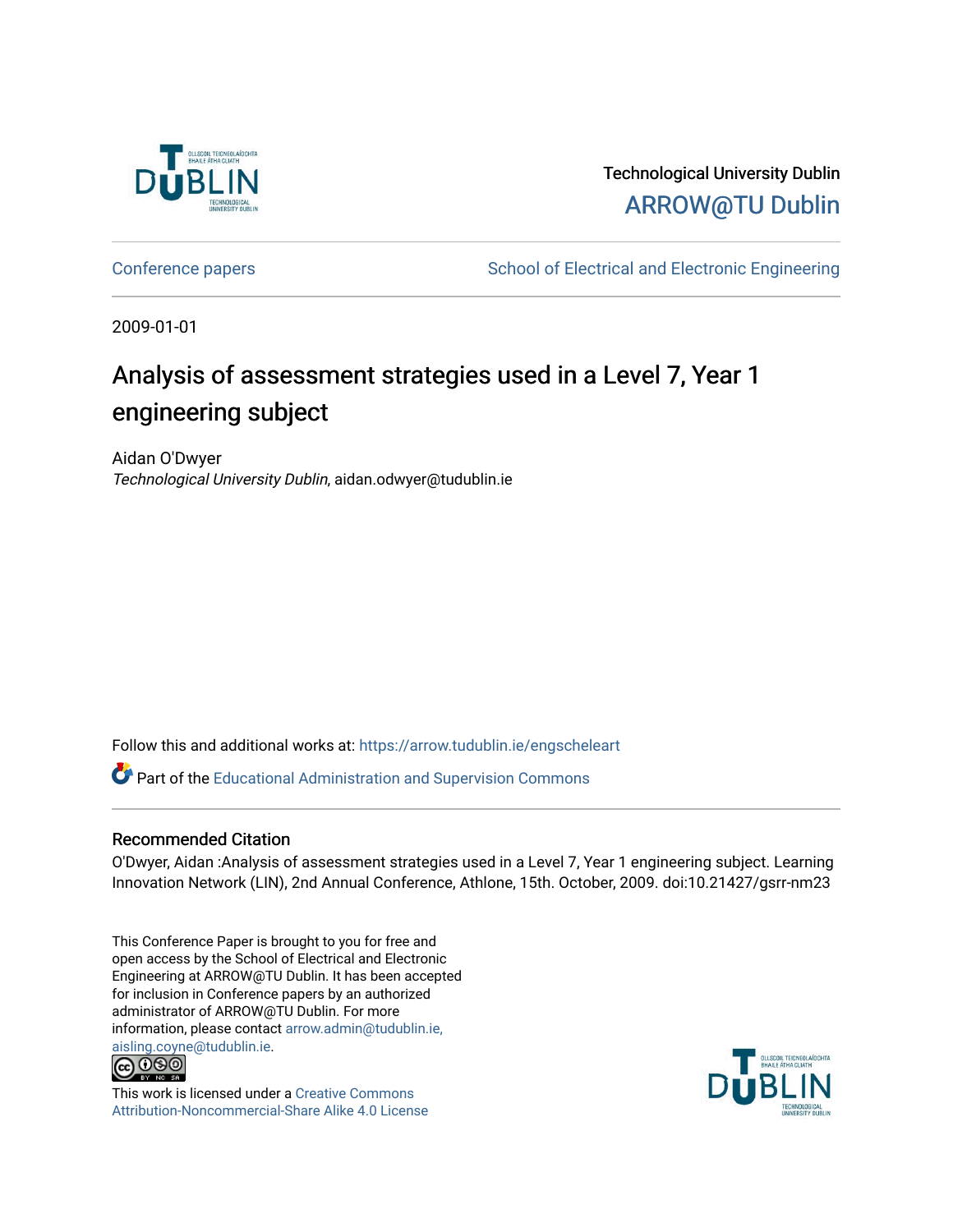# Analysis of assessment strategies used in a Level 7, Year 1 engineering subject

Aidan O'Dwyer, School of Electrical Engineering Systems, Dublin Institute of Technology, Kevin St.

#### **Abstract**

This contribution critically analyses the assessment strategies used on the core Electrical Systems subject in the first year of a three-year, Level 7, degree programme in Electrical Engineering at Dublin Institute of Technology. An evidence-based approach is taken, by analysing the assessment data in detail.

#### **1. Background**

Since 2005, the author has had responsibility for development, instruction and assessment in the present version of the Electrical Systems subject in the first year of a three-year, Level 7, degree programme in Electrical Engineering at Dublin Institute of Technology. Level 7 programmes were previously referred to as technician programmes; candidates apply for such programmes (in common with all higher education programmes) through the Central Applications Office, in which points are given for examination results in six subjects taken in the Leaving Certificate, or equivalent. The maximum point score possible for a candidate is 600, with 55% of candidates scoring more than 300 points in 2007, for example (CAO, 2007a). Minimum points levels for programmes are set by student demand for the limited number of course places; in common with worldwide trends, student demand for technology courses is decreasing, leading to, for example, a minimum points level for the programme of 150 in 2007, with a median points level of 245 (CAO, 2007b). Though there is some debate as to whether the points scored by candidates in an examination process dominated by a terminal examination is the best predictor of subsequent success on an engineering programme, nevertheless it is clear that many, if not most, of the students entering the programme have lower academic ability when compared to their wider peer group.

In a typical year, between 25 and 35 learners commence the degree programme, the majority of whom come directly from second-level education; there are a small number of students who are mature learners (categorised as students over 23 years of age in Ireland) and a further small group of international students. In addition, since 2007, a part-time version of the programme has operated; part-time students and full-time students attend the same lectures and laboratories and sit the same assessments.

Finally, Level 7 programmes are distinguished from Level 8 programmes, which in Engineering are four years in duration, require a much higher minimum standard in Mathematics at the Leaving Certificate examination (or equivalent) and allow successful graduates to work directly for chartered membership of engineering professional bodies. Successful Level 7 graduates in engineering may directly achieve associate (or equivalent) membership of the professional bodies.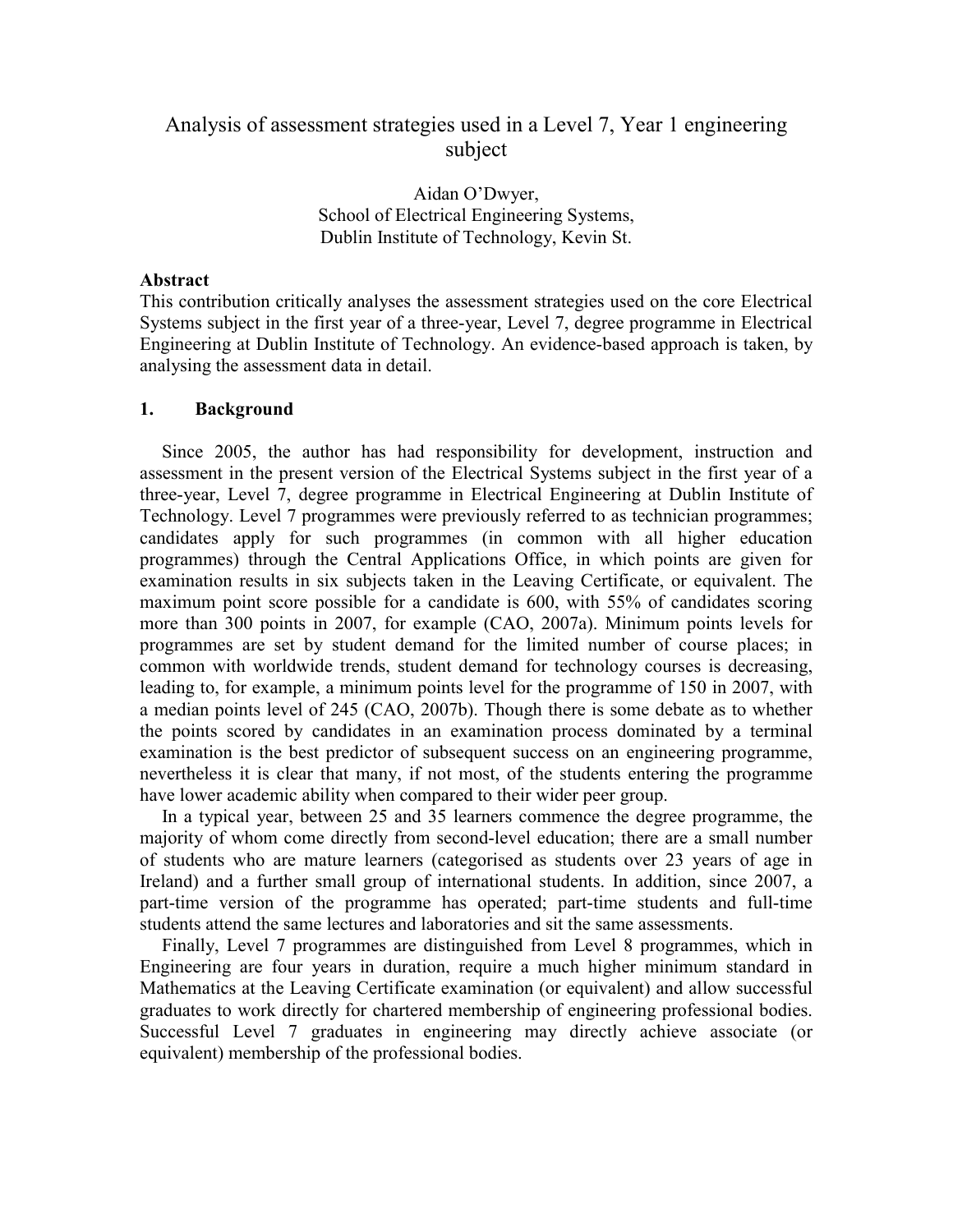## **2. Description**

Electrical Systems is a central technical subject in the programme, and learning in the subject is progressed further in the remaining two years of the programme. The subject is divided into two thirteen-week semesters; in each semester, students attend two hours of lectures and two hours of laboratories in the subject each week. Presently, the subject is assessed in the following manner:

- Terminal examination (50% of subject mark), held after the completion of the second semester. This examination has a compulsory question and five other questions, three of which are to be attempted. Two of these five questions are presently in multiplechoice format.
- Laboratory work (25% of the subject mark); this is assessed continuously over both semesters.
- Individual student project work (12.5% of the subject mark), assessed in the middle of the second semester.
- Module 1 assessment (12.5% of the subject mark); this is an exclusively multiplechoice examination, held after the completion of the first semester.

Thus, there is a mix of assessment strategies, with multiple-choice questions used to examine the fact-based material that forms an important part of the subject. The author's experience is that students tended to perform well in such questions, and that they ensured an understanding of a broad range of basic ideas, among other advantages. Further discussion and evaluation of the use of multiple-choice questions in an assessment strategy is available (O'Dwyer, 2007).

Table 1 shows some assessment data over four separate academic years for the Electrical Systems subject. The data is from the first sitting of all assessment components. The 009 course code refers to full-time students, with the 016 course code referring to part-time students.

|                           | 2005-6 | 2006-7 |       | 2007-8 |       |       | 2008-9 |       |
|---------------------------|--------|--------|-------|--------|-------|-------|--------|-------|
| Course code               |        |        | 009   | 016    | Total | 009   | 016    | Total |
| Student number (sat exam) | 18     | 26     | 25    | 9      | 34    | 27    |        | 32    |
| Number who passed subject | 11     | 14     | 18    | 8      | 26    | 12    | 5      | 17    |
| % pass rate               | 61     | 54     | 72    | 89     | 77    | 44    | 100    | 53    |
| Average examination mark  | 42     | 41     | 39    | 61     | 45    | 40    | 59     | 43    |
| Average $MCQ^1$ test mark | 39     | 43     | 36    | 68     | 44    | 46    | 65     | 49    |
| Average project mark      | 56     | 47     | 46    | 65     | 51    | 46    | 63     | 49    |
| Average laboratory mark   | 53     | 54     | 61    | 79     | 65    | 44    | 69     | 49    |
| Average subject mark      | 46     | 45     | 45    | 67     | 51    | 43    | 63     | 47    |
| Minimum (median) points   | 175    | 115    | 150   |        |       | 75    |        |       |
|                           | (285)  | (275)  | (245) |        |       | (290) |        |       |

Table 1: Summary of assessment data: four academic years

The results in the table show the average subject mark for the 2007-8 cohort is better than that scored in the previous two academic years (though it falls back a little in 2008-9). This improvement is almost wholly due to the good performance of part-time students on

 $\overline{a}$ 

 $<sup>1</sup>$  MCQ = multiple-choice question.</sup>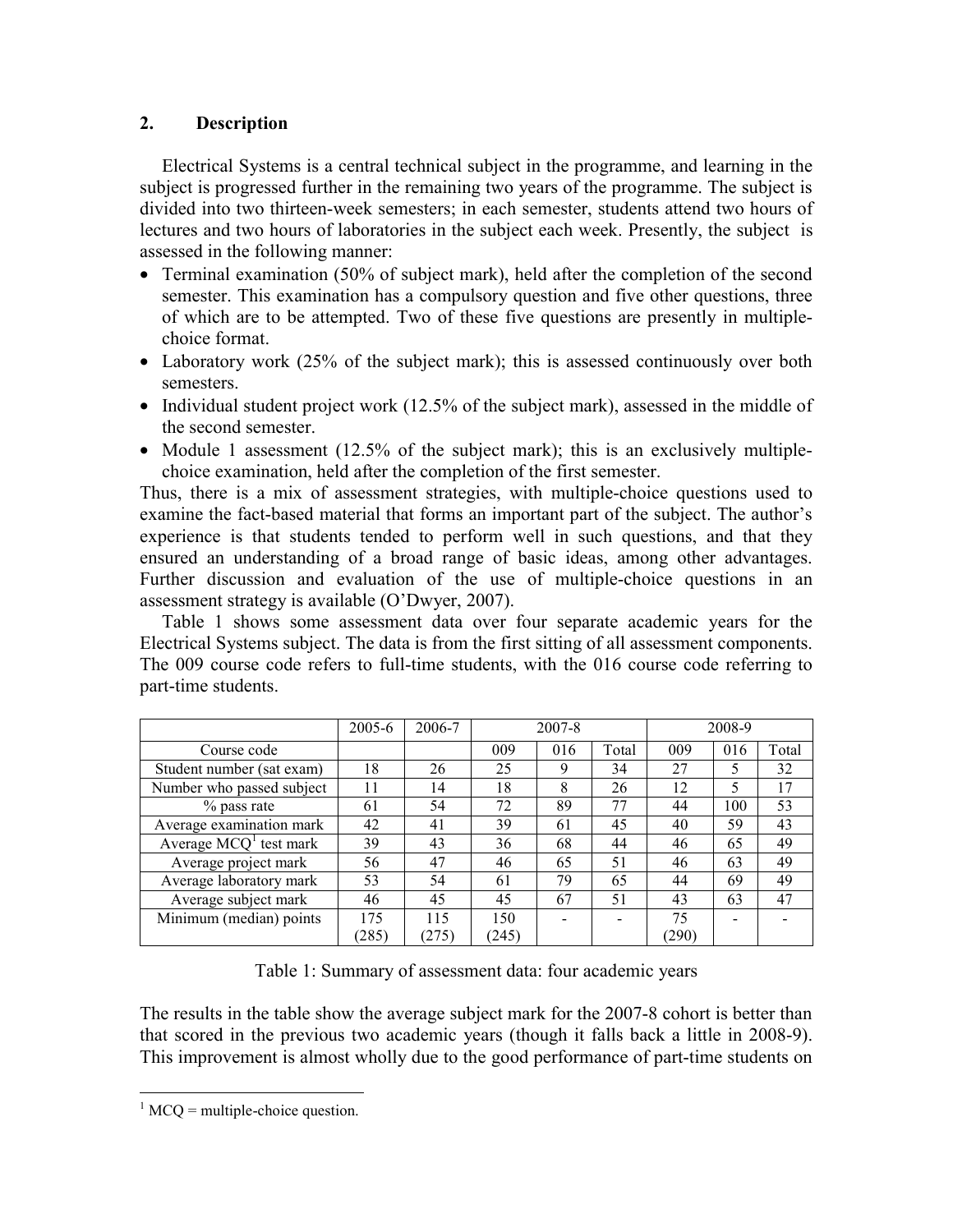the DT016 programme. Of the full-time DT009 students, overall performance (as measured by average subject mark) is static from 2006-7 to 2007-8, though the pass rate for this cohort increases by 18 percentage points in this period. Examining the data in detail, it is revealed that average performance in the project and examination is very similar in 2006-7, 2007-8 and 2008-9 (for DT009 students), with a decline in performance in the MCQ test in 2007-8, followed by an increase in performance in the MCQ test in 2008-9. There is a significant decline in laboratory performance in 2008-9, following an increase in laboratory performance in 2007-8.

The puzzling increase in the pass rate for the students in 2007-8 is explained if, in more detailed work, the number of students who scored less than the examination mark threshold of 30% is counted; in 2006-7, 11 students were in this category (or 42%), whereas in 2007-8, 6 students were in this category (or 24%). This increased performance by (weaker) students in 2007-8 was due to more satisfactory answering of the 'conventional' questions on the examination paper, perhaps reflecting the change in teaching style employed from this academic year, with a greater emphasis placed on problem solving (though this did not carry over to the performance of the 2008-9 student cohort). Interestingly, a sharp decline in the performance in multiple-choice questions in the terminal examination was observed; the author suggests that this decline is due to a change in design in the multiple-choice questions in this and subsequent academic years to examine, more closely, depth as well as breadth of knowledge. This decline in performance in multiple-choice questions (by the DT009 cohort) is also seen in the MCQ test, as mentioned. The increase in percentage pass rate in 2007-8 is particularly remarkable against a background of a decline in median entry points in that year.

Overall, it is clear that significant numbers of students struggle to pass the subject on the first attempt, despite changes in teaching style and assessment strategies mentioned above and documented in detail elsewhere (O'Dwyer, 2008). To explore this further, the author takes an evidence-based approach to examining the assessment strategies, by analysing the assessment data in detail. The following issues are explored:

- The statistical relationship between the results obtained by students in the variety of assessment modes;
- The statistical relationship between examination results obtained and student lecture attendance;
- The statistical relationship between assessment results obtained and student learning styles, as determined using the index of learning styles questionnaire (Felder and Soloman, 1991);
- The statistical relationship between student terminal examination performance in this subject and cognate subjects, such as Mathematics.

#### **3. Statistical relationship between the assessment results in different modes**

Figure 1 shows that there is a highly statistically significant relationship between the terminal examination marks (May 2007, 2008 and 2009) and the Semester 1 MCQ test marks (January 2007, 2008 and 2009) for the DT009/DT016 cohort in all these years ( $p <$ 0.0001). A student who obtains 44% in the MCQ test can expect to get 40% in the final examination, on average.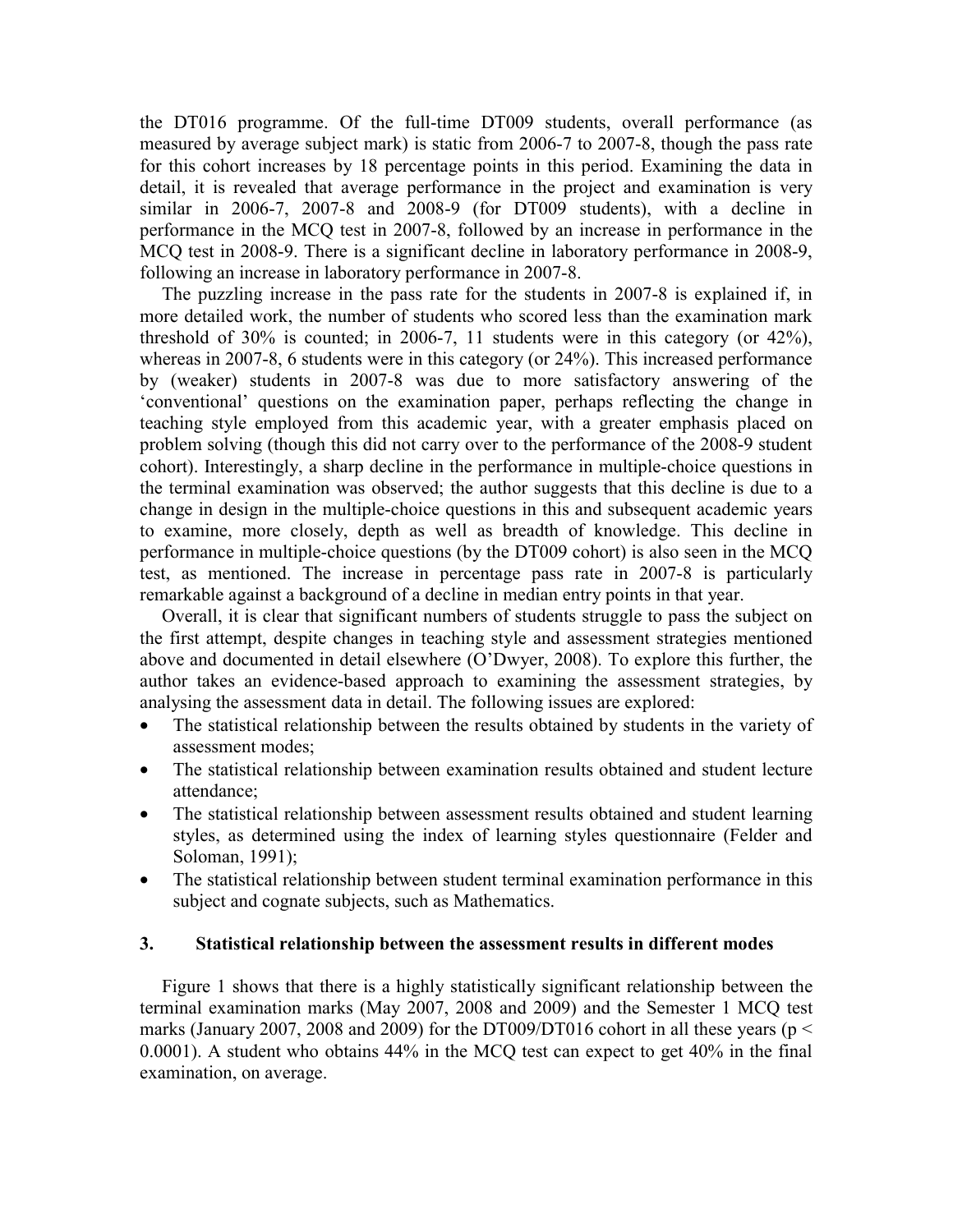Figure 2 shows that there is a highly statistically significant relationship between the examination marks and the continuous assessment marks for the DT009/DT016 cohort in the years outlined above ( $p < 0.0001$ ). A student who obtains 46% in continuous assessment can expect to get 40% in the examination, on average.

Thus, students are not disadvantaged by any particular assessment mode used, considering the issue globally.



Figure 1: Relationship of terminal examination result to Semester 1 MCQ test result 2006-9



Figure 2: Relationship of marks achieved for examination work, compared to those achieved for laboratory and project work 2006-9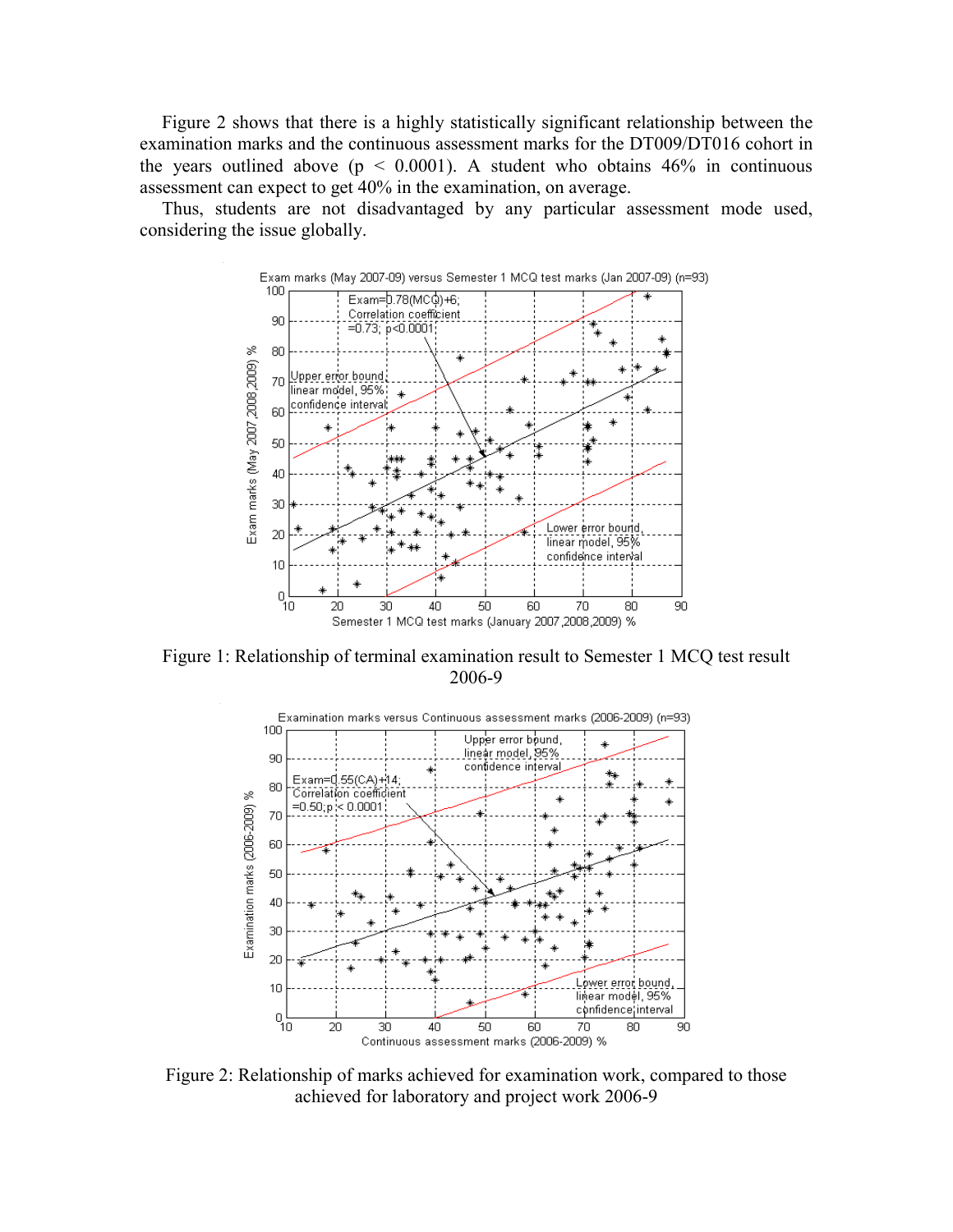### **4. Statistical relationship between examination results obtained and student lecture attendance**

There is a significant body of work that suggests that there is a statistically significant relationship between student lecture attendance and examination performance. Some suggest that the relationship is weak (e.g. Gatherer and Manning, 1998; Lockwood *et al*., 2006; Cleary-Holdforth, 2007), with others suggesting that it is strong (e.g. Cohn and Johnson, 2006; Newman-Ford *et al*., 2008). Good attendance is one marker of student engagement with a programme of study; in the first two academic years in which the author taught Electrical Systems (2005-6 and 2006-7), he observed that many students have poor lecture attendance in the subject, impairing their ability to take part in active learning of the material with their peers. To quantify lecture attendance in the subject, the author asked students to sign their names on an attendance sheet in each lecture, in the 2007-8 and 2008-9 academic years. The overall average attendance data is shown in Table 2.

|        | DT009 | <b>DT016</b> | <b>Dverall</b> |
|--------|-------|--------------|----------------|
| 2007-8 | 39%   | 74%          | 49%            |
| 2008-9 | 46%   | 62%          | 49%            |

Table 2: Average attendance data: 2007-8 and 2008-9 academic years

Thus, on average, approximately half the students attended the lectures, with full-time students having a lower attendance record. This is comparable with data published by Kolari *et al*. (2008), which reference studies at a Finnish university suggesting that engineering students are absent from 61% of their lectures and 59% of their laboratory exercises.

Figure 3 shows that there is a highly statistically significant relationship between the Semester 1 MCQ test results and lecture attendance for the DT009/DT016 cohort (p < 0.005). Examination of this figure shows that the pass mark of 40% may be obtained with a lecture attendance level of 30%, on average.

Figure 4 shows that there is a highly statistically significant relationship between the exam results and lecture attendance for the DT009/DT016 cohort ( $p < 0.005$ ). Examination of the figure shows that the pass mark of 40% may be obtained with lecture attendance level of 38%, on average.

There are, of course, other ways to view this data. One simple view, as suggested by Lockwood *et al.* (2006), is to determine the variation in final mark (on average) calculated for no lecture attendance compared to compulsory lecture attendance. Data is summarised in Table 3.

|                       | Average mark | Average mark         | Value added by   |  |
|-----------------------|--------------|----------------------|------------------|--|
|                       | (assuming no | (assuming compulsory | attending        |  |
|                       | attendance)  | attendance)          | lectures $(\% )$ |  |
| 2007-9, terminal exam |              |                      |                  |  |
| $12007-9$ , MCQ test  |              |                      |                  |  |

Table 3: Effect of compulsory lecture attendance on student scores (on average)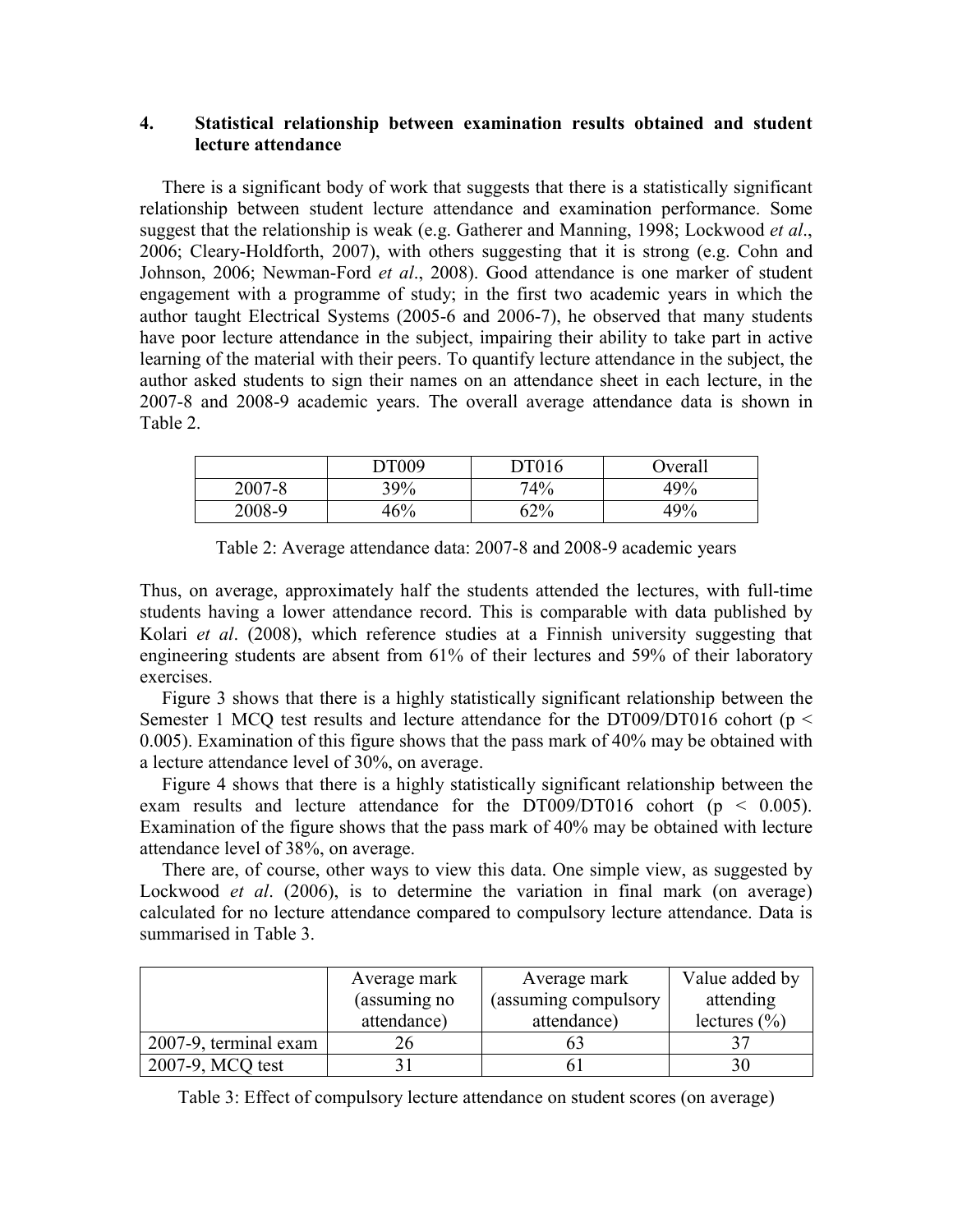

Figure 3: Relationship between MCQ test marks and lecture attendance 2007-9 (n=72)



Figure 4: Relationship between terminal examination marks and lecture attendance 2007-9 (n=66)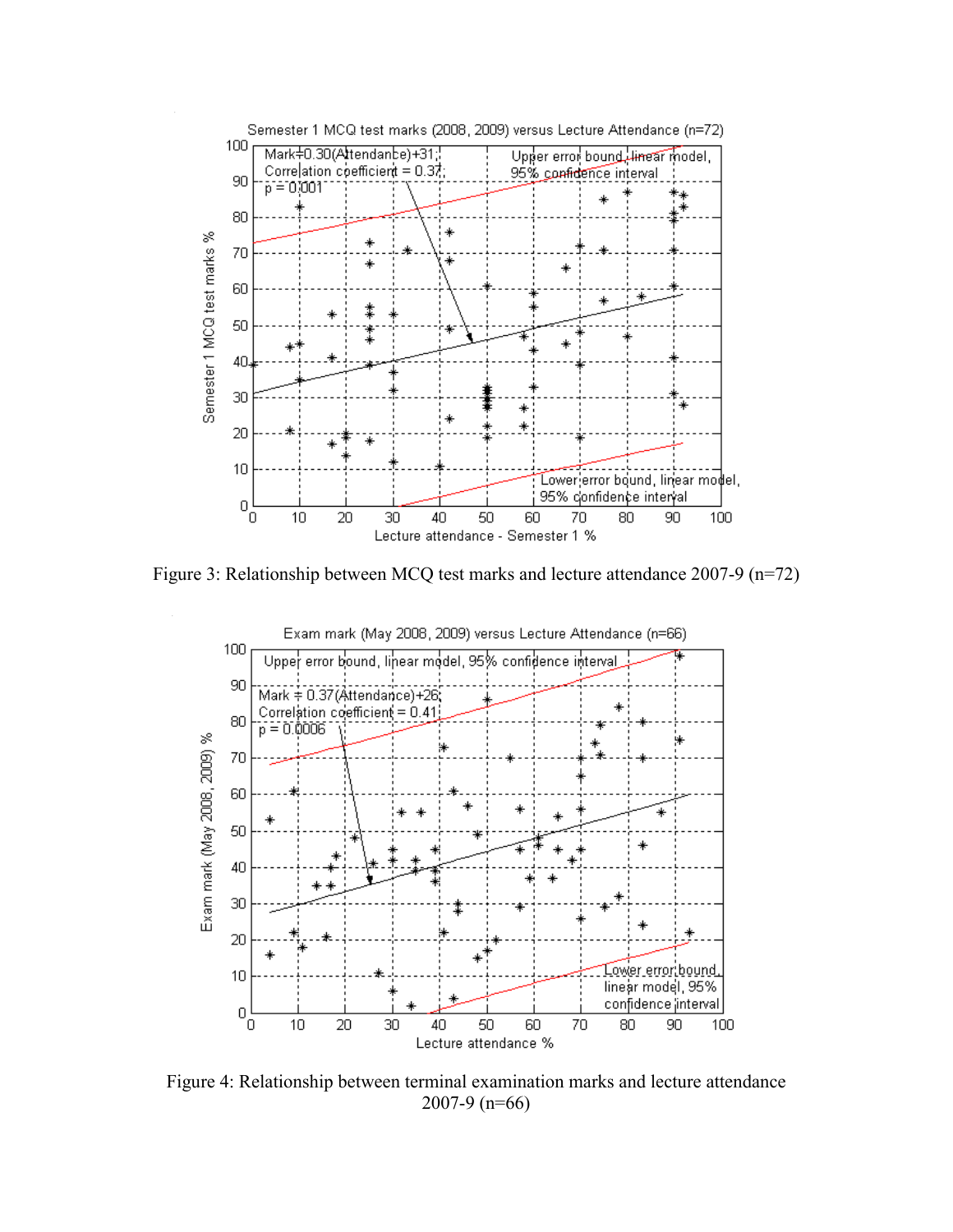However, as Lockwood *et al*. (2006) suggest, it may be erroneous to suggest that compulsory lecture attendance would improve examination outcomes, as the relationship could also be the result of other factors such as student motivation, interest and aptitude.

As an alternative, the % improvement in examination performance (on average) for each lecture session attended is given in Table 4.

|                                                   | $\%$ improvement |
|---------------------------------------------------|------------------|
| 2007-9, terminal exam: each hour lecture attended |                  |
| 2007-9, MCQ test: each hour lecture attended      |                  |

Table 4: % improvement in examination performance (on average) for each lecture session attended

Overall, it is clear that DT009/DT016 students who have chosen to attend lectures more regularly perform better in their examinations than students that have chosen to attend lectures less regularly. The % improvement figures are broadly compatible with those quoted by Purcell (2007) for Irish engineering students in Years 2 and 3 of a Level 8 programme.

### **5. The statistical relationship between assessment results obtained and student learning styles, as determined using the index of learning styles questionnaire**

In a seminal paper, Felder (1988) suggested that engineering students (in particular) have four dimensions to their learning styles. Each of the dimensions is described in opposite terms (active versus reflective, sensing versus intuitive, visual versus verbal and sequential versus global). In summary, active learners learn by trying things out or working with others, while reflective learners learn by thinking things through or working alone; sensing learners are oriented towards facts and procedures, while intuitive learners are oriented towards theories; visual learners prefer visual representation of presented material, while verbal learners prefer written or spoken explanations; sequential learners learn in incremental steps, while global learners are systems thinkers who learn in large leaps. Felder measures student learning styles by means of an Index of Learning Styles (ILS) on-line survey (Felder and Soloman, 1991), composed of 44 multiple-choice questions, with two possible answers for each question. In a series of papers, Felder and co-workers (e.g. Felder *et al*., 1998; Felder and Spurlin, 2005) suggested that most engineering students are active, sensing, visual and sequential learners.

The ILS survey was carried out in the 2007-8 and 2008-9 academic years. In both years, the on-line survey form was printed out, distributed to the students for completion in week 1 of the author's subject and the survey results were collated. A summary of the results, with explanations, and how the average results would inform the author's subject teaching in the semester was provided to the students in week 2 of the subject; in addition, each student received their own individual survey result. Of the 86 members of the DT009/DT016 class group (over two years), 67 completed the survey form, giving an overall response rate of 78%. It should be mentioned that student participation was voluntary, with no student exposure to any risks or reprisals for refusing to participate (as in the study performed by Zywno, 2002).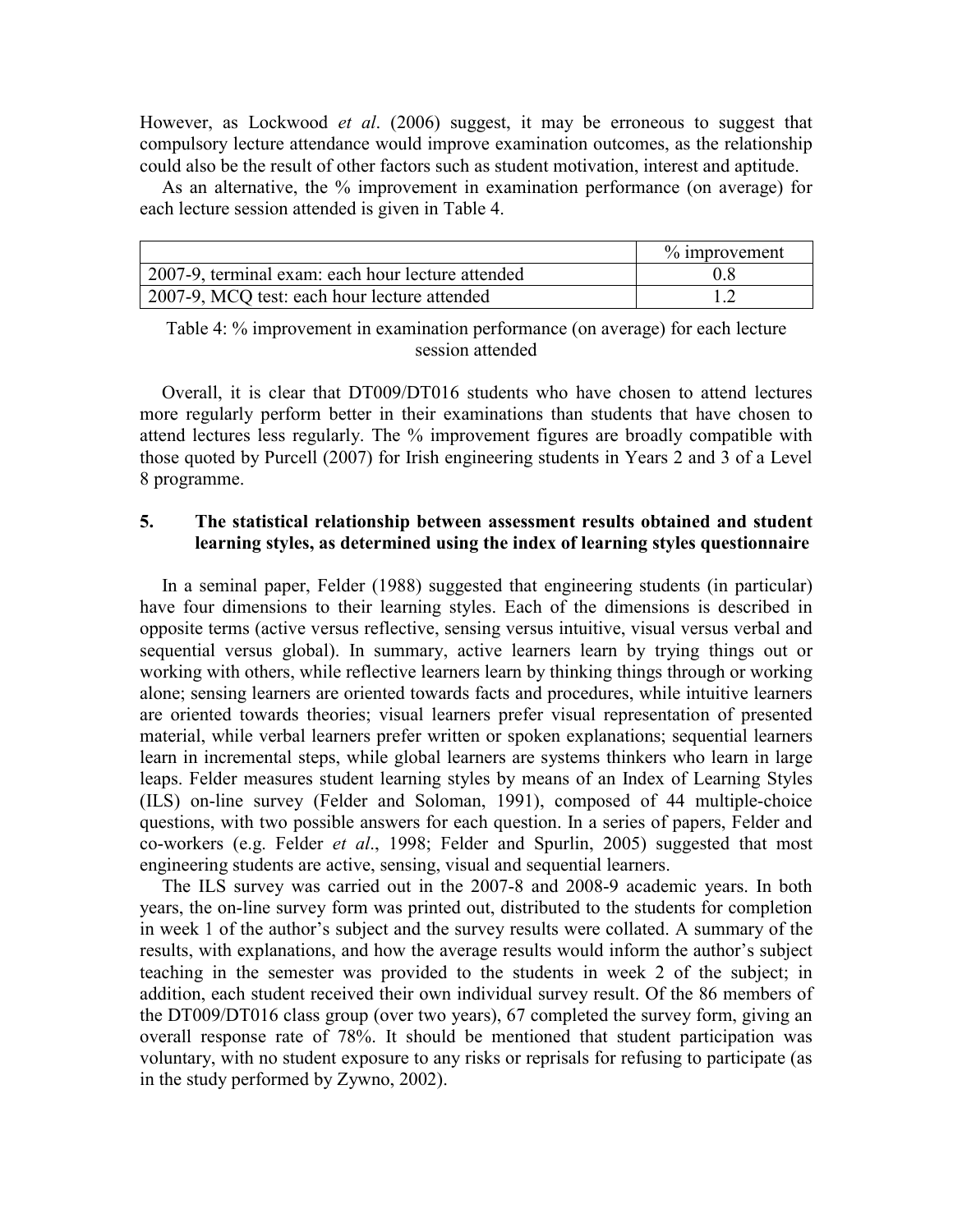Detailed analysis of the data is shown in Figures 5 to 8, in which strengths of the reported preferences are indicated. Having completed the survey, each learner is assigned a point on the scale from  $-11$  to  $+11$  for a given dimension. For example, in the activereflective dimension, a learner scoring –11 is a strongly active learner, with a learner scoring –1 being a marginally active learner. Clearly, a large percentage of students have no significant preferences, except for the Visual-Verbal category, for which a large majority of students have a moderate or strong preference for visual learning. Particularly interestingly, the majority of students show no strong preference for active learning; traditionally, Level 7 programmes place particular stress on active learning in laboratories and workshops.









Figure 5: Active versus reflective learners Figure 6: Sensing versus intuitive learners



Figure 7: Visual versus verbal learners Figure 8: Sequential versus global learners

The results of the ILS survey informed instruction in the subject in the 2007-9 academic years. Lecturing was done using PowerPoint, with extensive visual material employed. Lectures were also made available on the WebCourses online environment. This is partly because attendance at lectures was unsatisfactory; in addition, the subject was followed by a significant number of part-time students. Active learning in the lecture environment was prioritised, with approximately 35% of the lecture time devoted to student problem solving exercises, with the aim of increasing the depth of knowledge of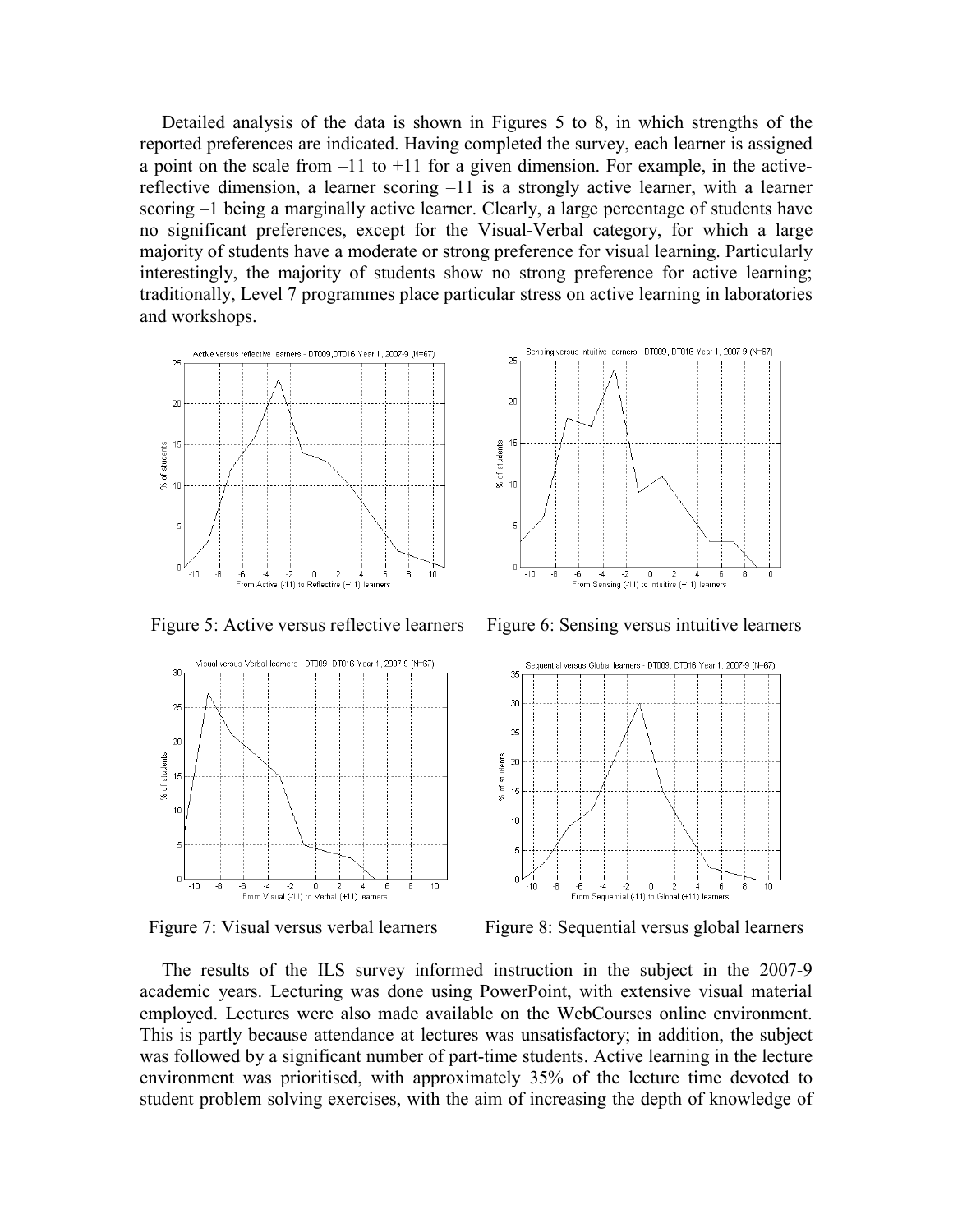the material. In addition, the MCQ test and the terminal examination were changed to incorporate more visual components in the questions.

In a further analysis of the data, it is revealed that learning styles and performance at assessments are not correlated in a statistically significant way. For example, the p value for the relationship between the terminal examination mark and the sequential/global scale is 0.43 (n=55). Interestingly, there is a borderline statistically significant relationship between laboratory assessment marks and reflective learners in the first semester of the 2008-9 academic year ( $p=0.058$ ,  $n=26$ ), suggesting that the laboratory work is not engaging active learners in this semester.

#### **6. Statistical relationship between student terminal examination performance in this subject and cognate subjects**

Figure 9 shows that there is a highly statistically significant relationship between the terminal examination marks in Engineering Science (Physics) and Electrical Systems for the DT009/DT016 cohort ( $p < 0.0001$ ). A student who obtains 47% in the Engineering Science terminal examination can expect to get 40% in the Electrical Systems terminal examination, on average.

Figure 10 shows that there is a highly statistically significant relationship between the terminal examination marks in Mathematics and Electrical Systems for the DT009/DT016 cohort ( $p \le 0.0001$ ). A student who obtains 51% in the Mathematics terminal examination can expect to get 40% in the Electrical Systems terminal examination, on average.



Figure 9: Relationship between the terminal examination marks for Electrical Systems and terminal examination marks for Engineering Science (Physics) 2007-9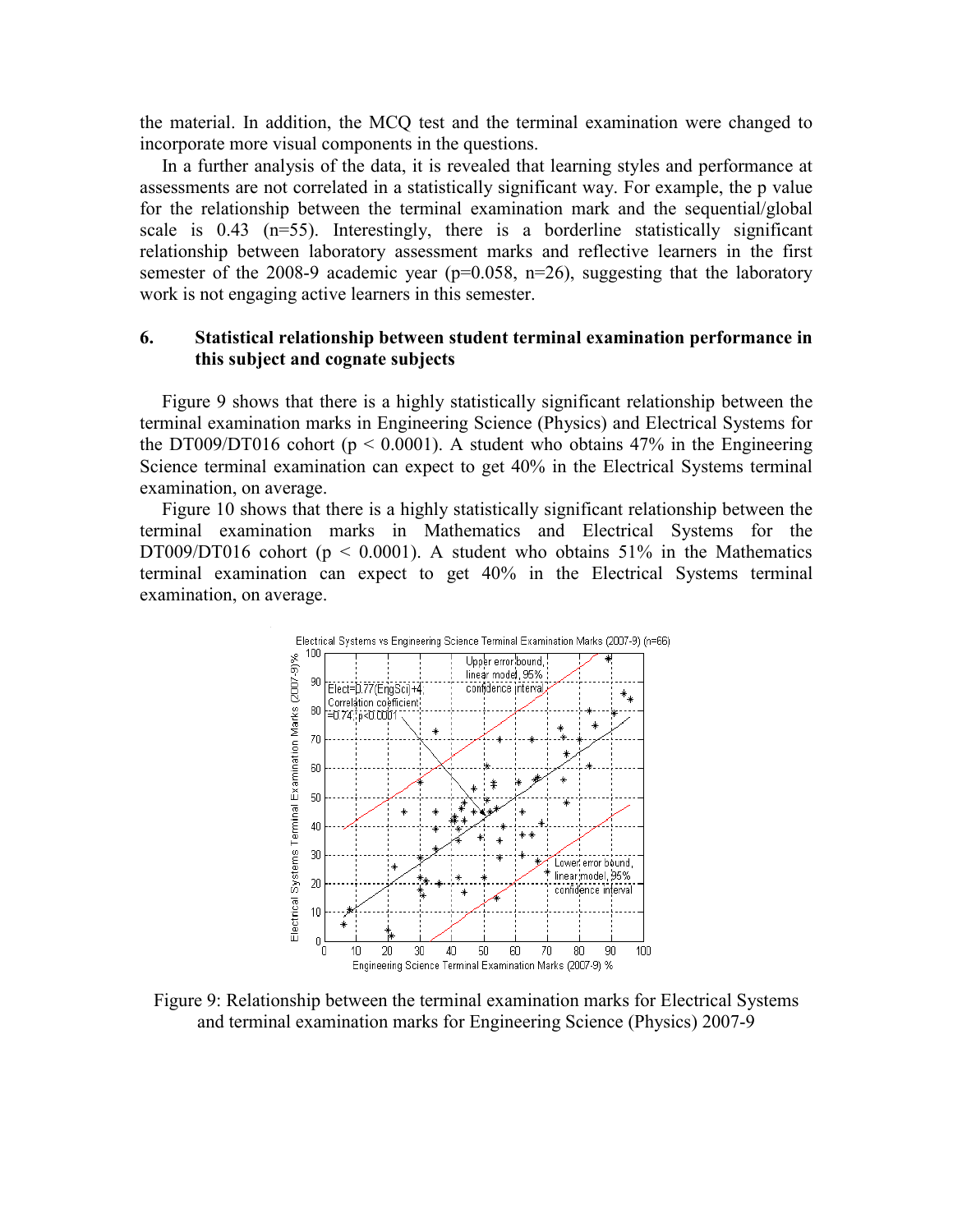

Figure 10: Relationship between the terminal examination marks for Electrical Systems and terminal examination marks for Mathematics 2007-9

#### **7. Conclusions**

The author has taken an evidence-based approach to examining learning and assessment strategies used on the core Electrical Systems subject in the first year of a three-year, Level 7, degree programme in Electrical Engineering at Dublin Institute of Technology. The conclusions of this work are as follows:

- there is a highly statistically significant relationship between (a) student terminal examination performance and Semester 1 test performance and (b) student examination performance and continuous assessment performance, over the 2006-9 period;
- there is a highly statistically significant relationship between (a) student Semester 1 test performance and lecture attendance and (b) student terminal examination performance and lecture attendance, over the 2007-9 period;
- there is no statistically significant relationship between assessment results obtained and student learning styles, as determined using the index of learning styles questionnaire (Felder and Soloman, 1991), over the 2007-9 period;
- there is a highly statistically significant relationship between student terminal examination performance in Electrical Systems and the cognate subjects of Engineering Science and (separately) Mathematics, over the 2007-9 period.

Assessment performance, particularly for the full-time DT009 student cohort, remains disappointing. In the 2009-10 academic year, the author will take the following actions with the aim of engaging students more deeply in the subject:

(1) In Lecture 1, the subject learning outcomes will be explained, and a diagnostic test will be taken by the students to assess misconceptions as a result of prior learning in the subject (Engelhardt and Beichner, 2004), with the aim of correcting such misconceptions during the learning period. In addition, the author will communicate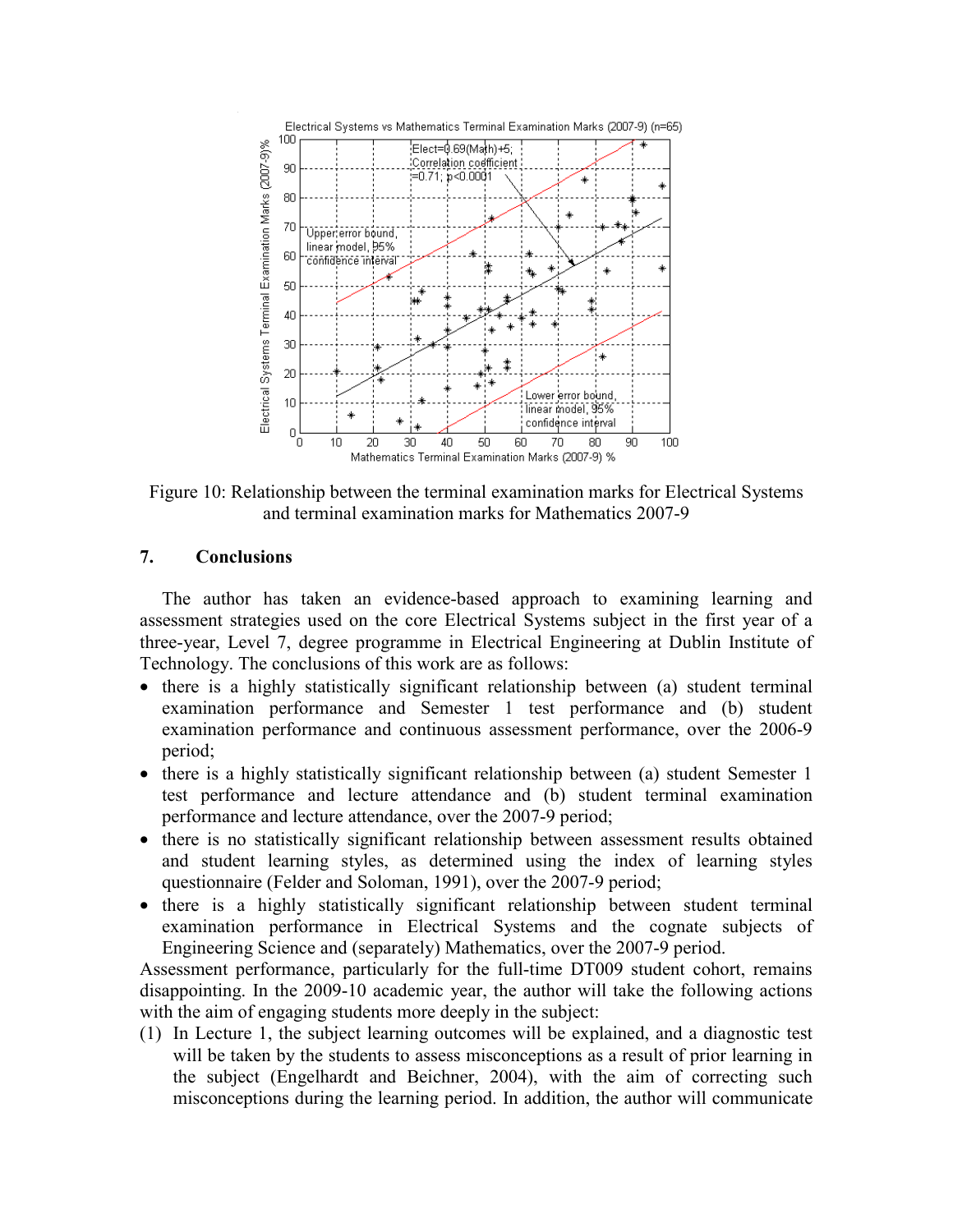to students the statistically significant relationships between assessment performance and lecture attendance.

- (2) Throughout the lecture programme, regular formative assessments using multiplechoice questions, perhaps with the aid of clickers, will be introduced; a pilot scheme has revealed that such formative assessments have improved student performance in achieving some learning outcomes in the subject in the 2008-9 academic year.
- (3) Further active learning techniques, including a more structured mini-project and pedagogical techniques such as personification in circuit analysis (Jenkins, 2008), will be introduced.

#### **References**

- CAO (2007a). Central Applications Office Leaving Certificate Results Nominal Points Score 2007. Available at http://www2.cao.je/app\_scoring/points\_stats/LC07PTS.pdf (accessed 8 September 2009).
- CAO (2007b). Central Applications Office Points required for entry to 2007 courses. Available at http://www2.cao.ie/points/lyl76\_07.pdf (accessed 8 September 2009).
- Cleary-Holdforth, J. (2007). Student non-attendance in higher education: a phenomenon of student apathy or poor pedagogy?, *DIT Level 3 on-line journal*, June. Available at http://level3.dit.ie/html/issue5/cleary-holdforth/cleary-holdforth\_1.html (accessed 8 September 2009).
- Cohn, E. and Johnson, E. (2006). Class attendance and performance in principles of economics, *Education Economics*, 14, 2, 211-233.
- Engelhardt, P.V. and Beichner, R.J. (2004). Students' understanding of direct current resistive electric circuits, *American Journal of Physics*, 72(1), 98-115.
- Felder, R.M. (1988). Learning and teaching styles in engineering education, *Engineering Education*, 78, 7, 674-681.
- Felder, R.M. and Soloman, B.A. (1991). Index of learning styles questionnaire. Available at http://www.engr.ncsu.edu/learningstyles/ilsweb.html (accessed 8 September 2009).
- Felder, R.M., Felder, G.N. and Dietz, E.J. (1998). A longitudinal study of engineering student performance and retention. V. Comparisons with traditionally-taught students, *Journal of Engineering Education*, 87, 4, 469-480.
- Felder, R.M. and Spurlin, J. (2005). Applications, reliability and validity of the index of learning styles, *International Journal of Engineering Education*, 21, 1, 103-112.
- Gatherer, D. and Manning, F.C.R. (1998). Correlation of examination performance with lecture attendance: a comparative study of first-year biological sciences undergraduates, *Biochemical Education*, 26, 121-123.
- Jenkins, L.B. (2008). Circuit elements are people too using personification in circuit analysis lectures to improve comprehension, *Proceedings of the American Society for Engineering Education Conference*. Available at http://soa.asee.org/paper/conference/paper-view.cfm?id=9149 (accessed 8 September 2009).
- Kolari, S., Savander-Ranne, C. and Viskari, E.-L. (2008). Learning needs time and effort: a time-use study of engineering students, *European Journal of Engineering Education*, 33, 5/6, 483-498.
- Lockwood, P., Guppy, C. and Smyth, R. (2006). Should lectures be compulsory?, Poster Presentation, *UniServe Science Assessment Symposium Proceedings*. Available at